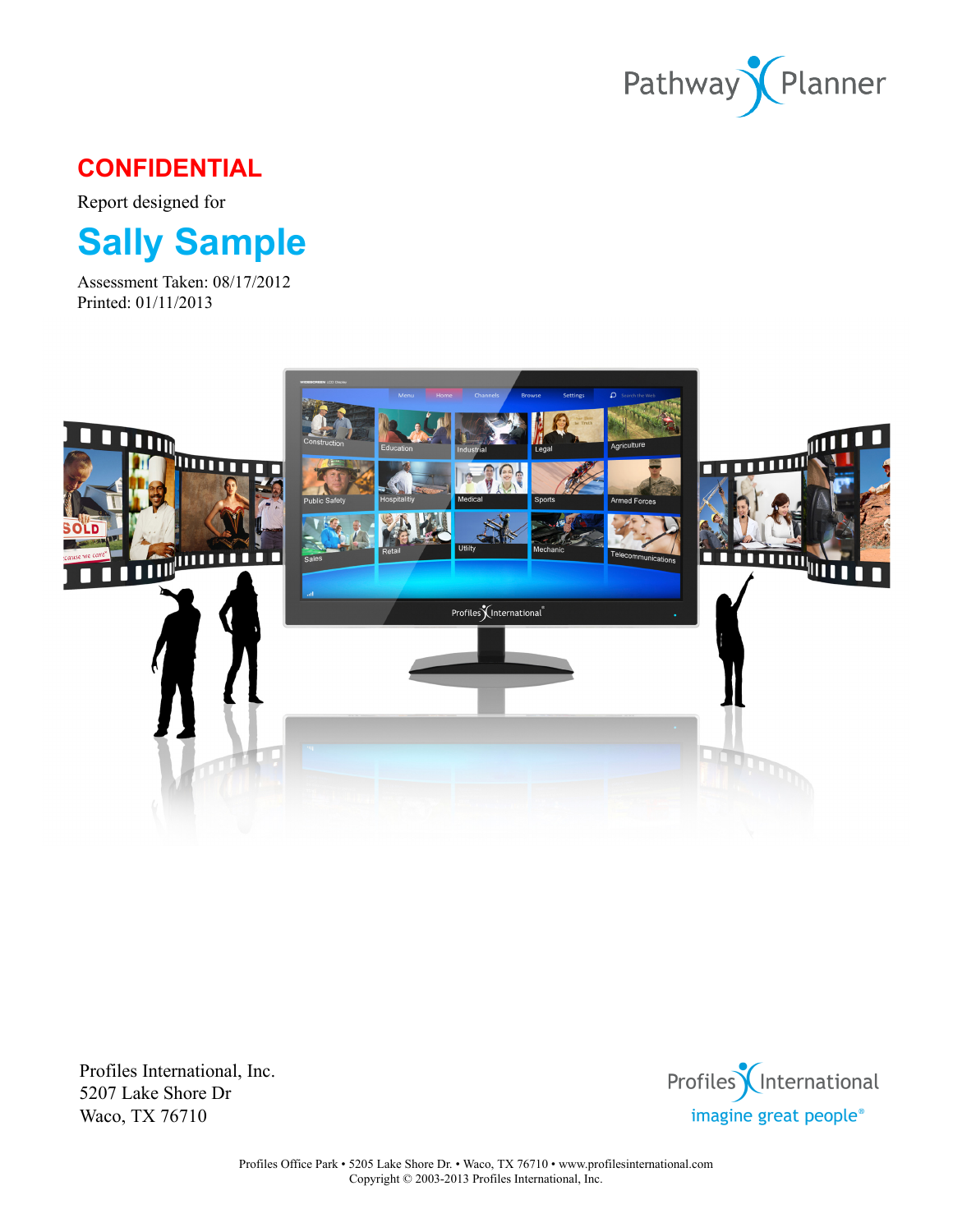# **Pathway Planner Report**

Congratulations on taking the next step in preparing for your future career. Completing the Pathway Planner assessment will help you decide what your next steps might be to reach your ultimate goal – a career that is meaningful and rewarding. This report was generated based on your responses to the Pathway Planner assessment. This report will provide a comprehensive picture of the person you are, then will point you in a career direction that is best suited for you based on your indicated interests.

Each career requires a certain type of person. Some people are outgoing, love to interact with people, and get excited about a challenge. Others enjoy focusing on details being methodical, and work best with direction from others. The Pathway Planner identifies your characteristics and matches those characteristics with the careers for which you are a natural fit. Research has shown that when someone is a good fit to their occupation, the probability of their success and satisfaction with their career goes up dramatically!

Your report is organized into three main sections:

- **Pathway Planner Results** This section provides an overview of your characteristics based on your responses to the Pathway Planner assessment.
- **Career Pathway** Your results have been compared to others' who are successful in a variety of career fields. This list of possible career choices is based on your characteristics and the things you find interesting.
- **Linking Pathway Planner to Your Future** Good decisions are based on good information. This report provides unique information relating to you, but you should do additional research to learn more about your career possibilities and opportunities. This section will help you reach that goal by explaining how to use O\*NET, how to gather important information, and how to maximize your network of people.

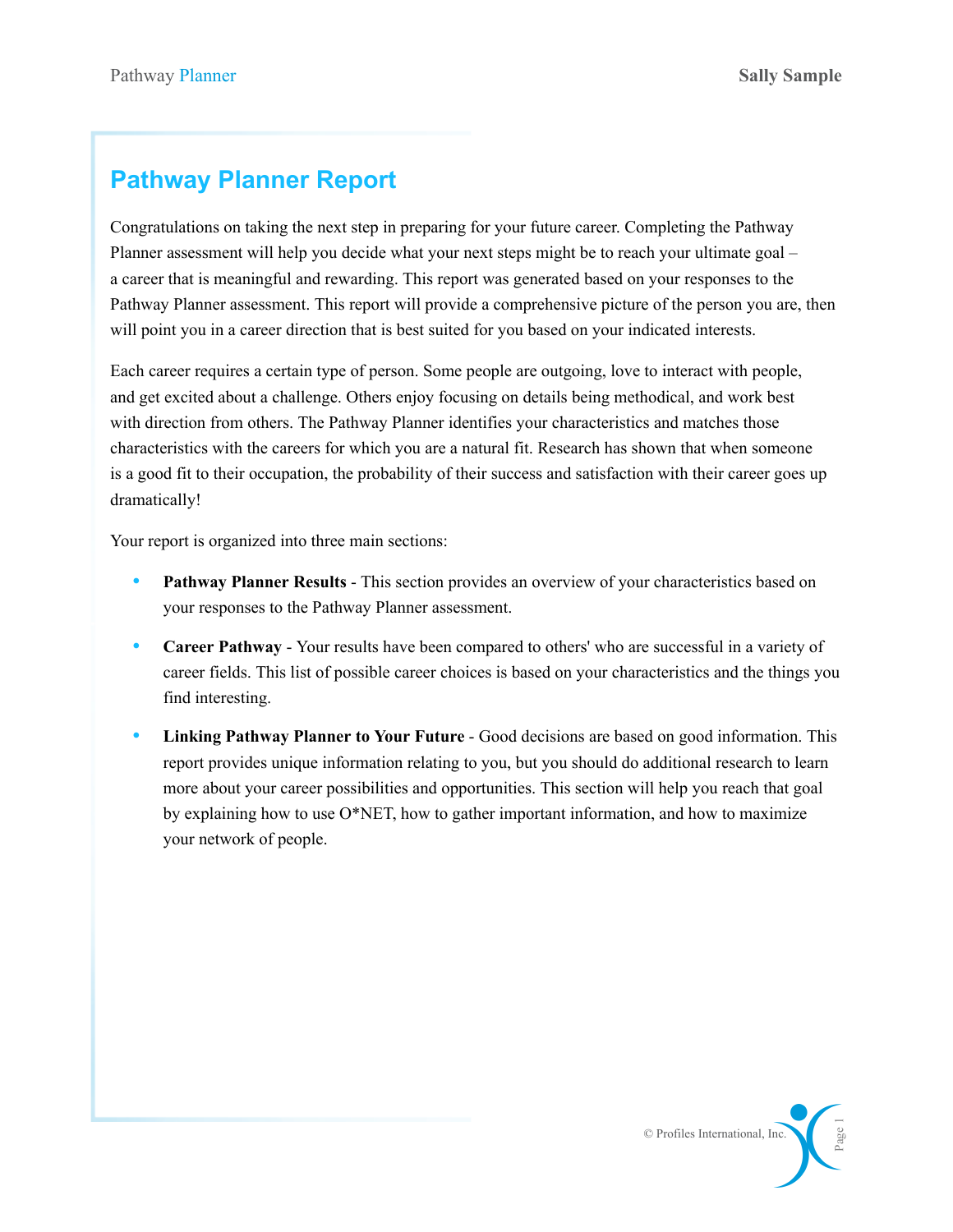So what is O\*NET? What can it do for you? O\*NET is an online tool that was produced by the US Department of Labor. It gives you extensive resources for exploring careers and occupational information. Your Pathway Planner report provides you with a list of careers and their associated O\*NET codes.

You can access O\*NET using this URL:

#### [www.onetonline.org](http://www.onetonline.org)

Once you get to the site, you can enter the O\*NET code from your list and find a wealth of information designed to help you understand various aspects of a particular job. These descriptions help build your understanding of the job just as this report helps build your understanding of your work-related behaviors.

Each section of this report contains valuable information and each has its own focus. So take the time to really absorb all the information. Now, let's get started by looking at your specific characteristics as they apply in the workplace.

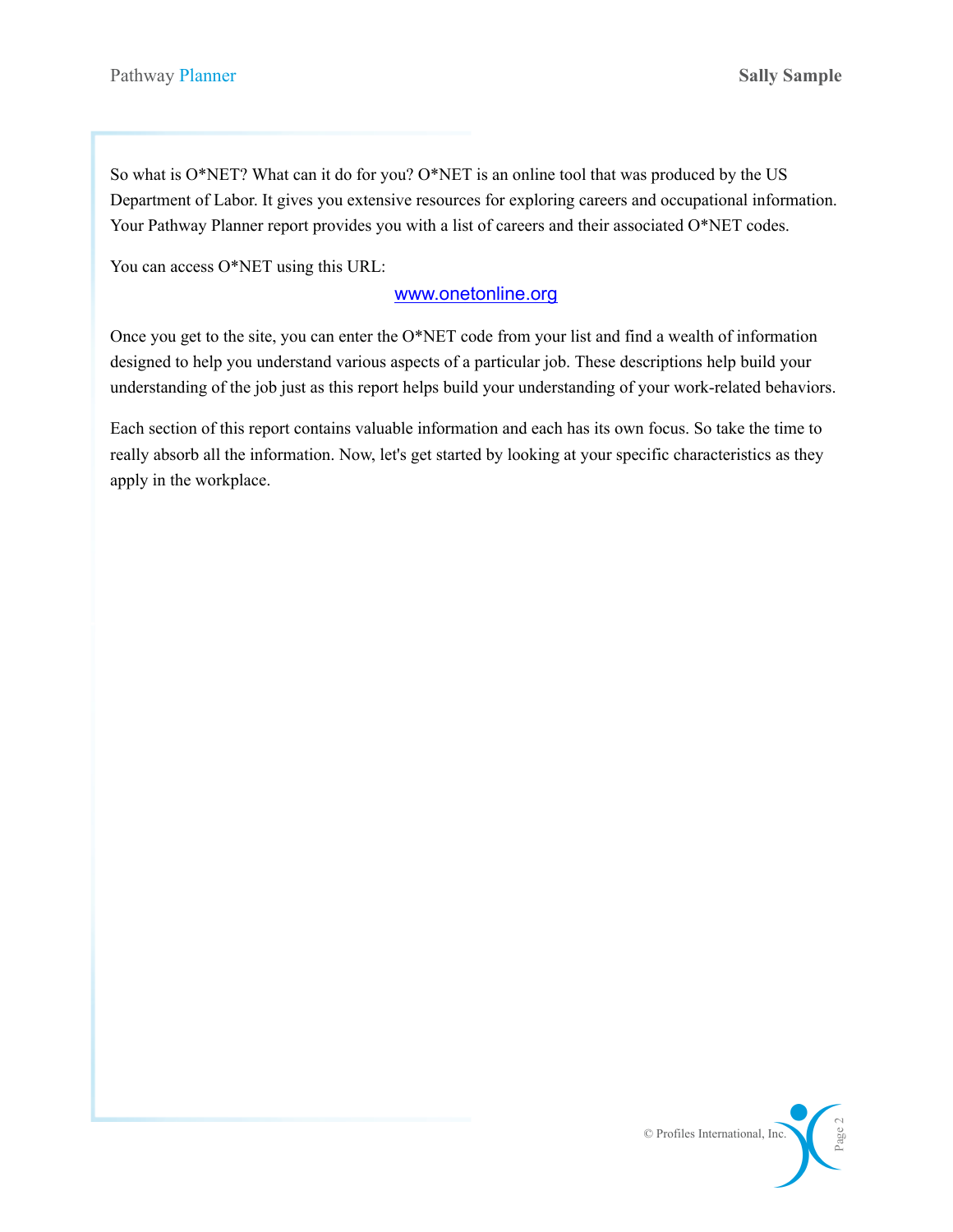# **Pathway Planner Results**

The best way to get started is to gain a true understanding of yourself. The Pathway Planner assessment analyzes three different aspects of you as a person – your Thinking Style, Personality Traits, and Interests. This section of your report addresses each one of those areas in detail. Before you start reading the details of each section, here is an overview of what Thinking Style, Personality Traits, and Interests mean.

## **Thinking Style**

This section focuses on two general areas, Numerical and Verbal skills and abilities. We look at different aspects of your knowledge and how you use numbers and words in reasoning and problem solving. This describes your approach to the way you gather and use information.

### **Personality Traits**

Everyone can be at least partially defined by their personality. You and your friends often describe others by how you perceive their personalities. This report reflects how you approach interacting with others, even in work situations.

#### **Interests**

The world of work can be divided into six different themes or groups of interests. This section looks at your interests in activities associated with these six themes and identifies your top three areas of interest. When people are able to include the types of activities they enjoy as part of their work, they almost always perform better and are more satisfied with their jobs.

Now you should read the next few pages as they describe some of your characteristics. After that, you'll see the names of some jobs for which you are likely to be a good match.

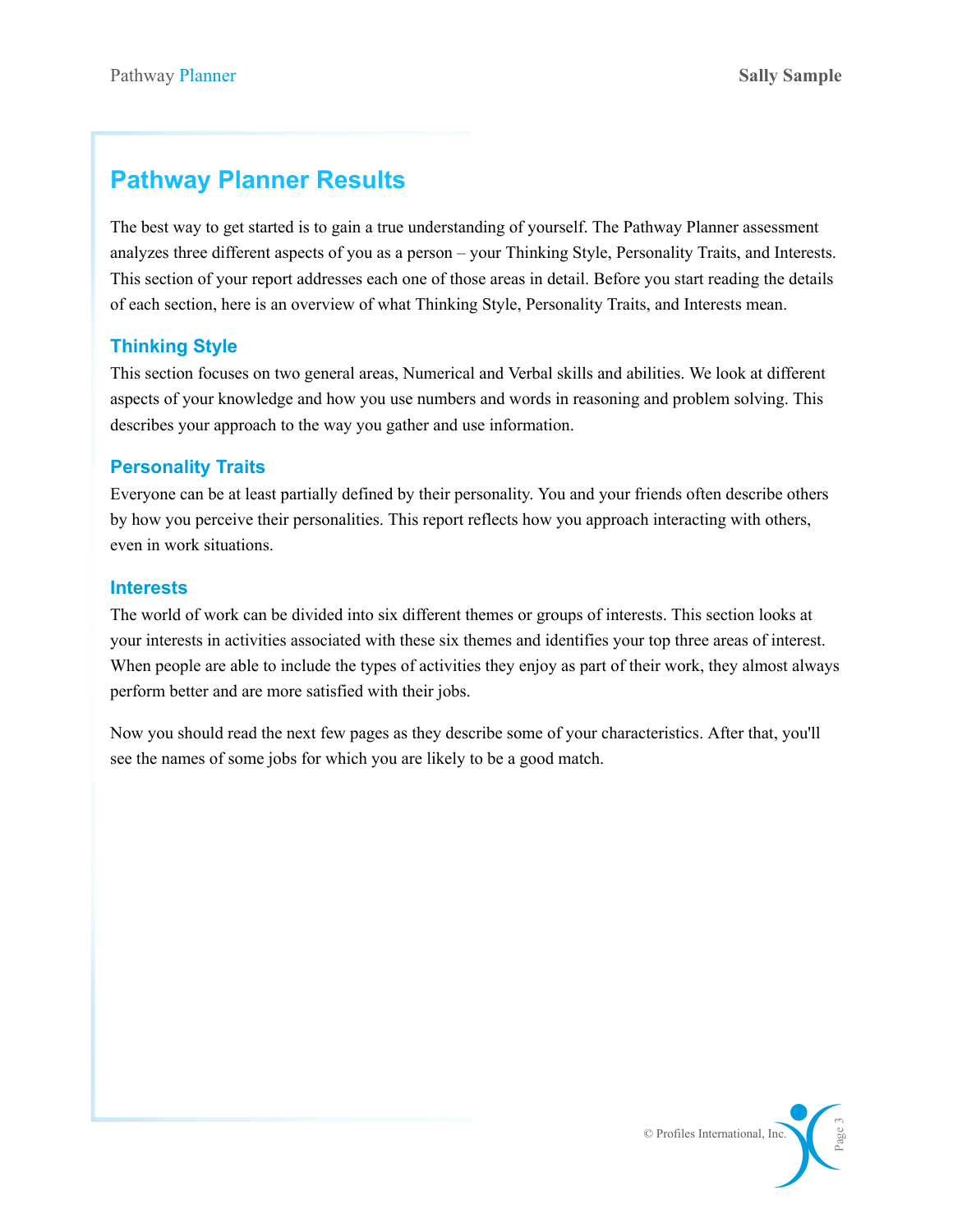# **Thinking Style**

Your abilities with vocabulary, calculations, reasoning, and problem solving say some things about you. As you read about these characteristics, you will probably recognize yourself. Relate each statement to yourself and your plans for a career.

- You likely prefer to take your time when analyzing verbal and written information.
- Training and experience could help you be able to more quickly and accurately communicate in some situations.
- You do not typically have any difficulty in effectively communicating thoughts and ideas to others.
- You are proficient in the use of words and language to express yourself.
- You probably understand and communicate verbal information as easily as most others do.
- You are likely capable of learning to apply everyday mathematical principles to new, more complex problems as necessary.
- You typically are comfortable analyzing basic numerical material and performing some mathematical functions without relying on a calculator.
- You are probably able to grasp common mathematical principles that apply to the job.
- You demonstrate a relatively strong ability to solve numerical problems.
- You grasp numerical concepts readily.
- You work well with numbers and numerical concepts.

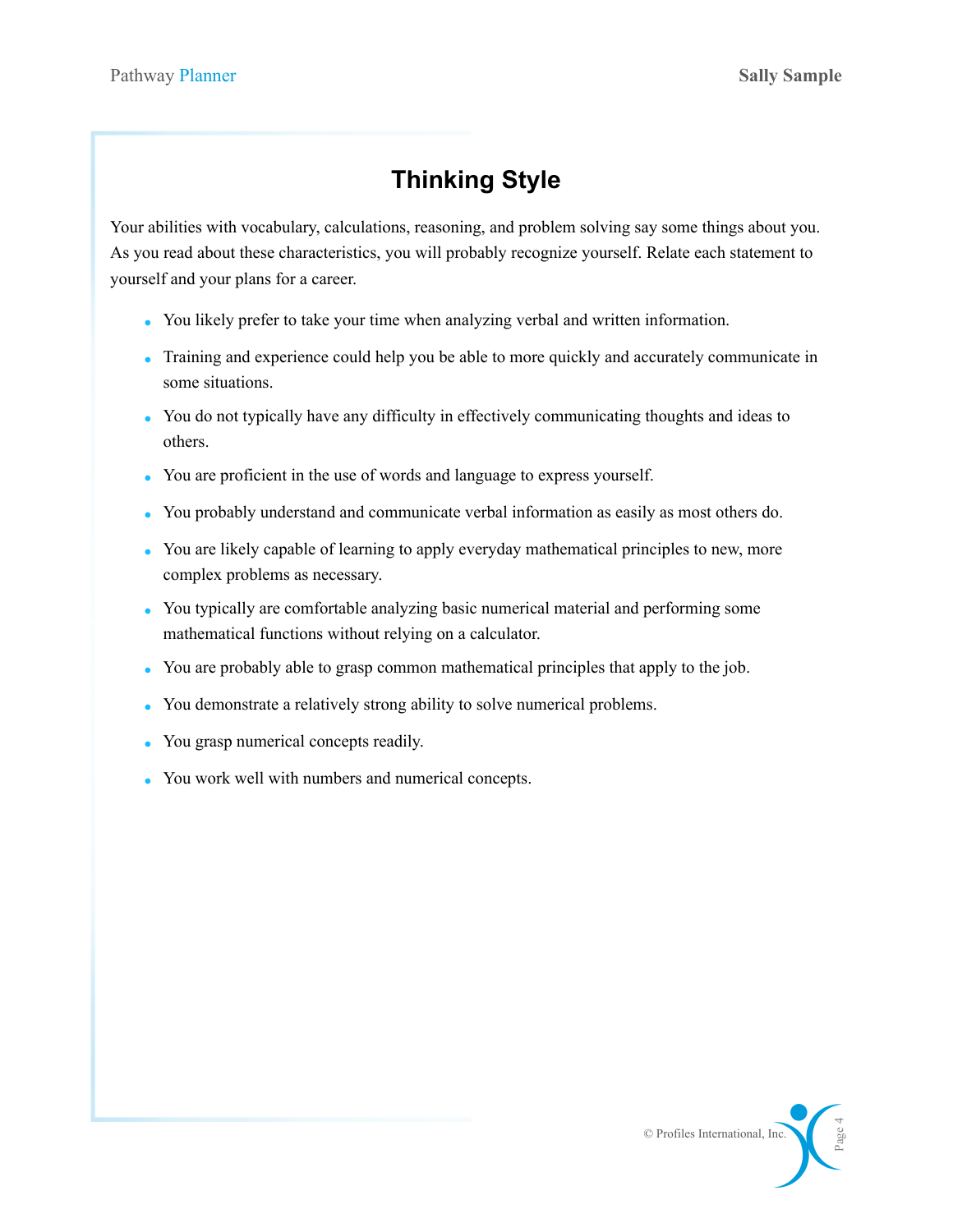# **Personality Traits**

Nine personality traits are discussed in this section. A brief definition of each trait is provided. Your personality is very much a part of who you are and how others see you. The statements relate to how your personality might show in your behavior and interactions with others.

### **Energy Level**

Tendency to display endurance and capacity for a fast pace.

- People can rely on you to finish your work on time.
- You typically work at a consistent and productive pace.
- You can act with a sense of urgency, even under pressure.

#### **Assertiveness**

Tendency to take charge of people and situations. Leads more than follows.

- You have a preference for making the hard decisions and determining outcomes.
- You express a strong need to be in charge, to be the leader.
- You can be highly motivated by situations where you are held accountable for results. You're strongly motivated by power and authority.
- You can make decisions, enforce company policies, and act with authority. You are also willing to make unpopular decisions when necessary.

### **Sociability**

Tendency to be outgoing, people-oriented, and participate with others.

- You are sociable to the extent you are willing to establish a network of contacts, but occasionally would rather work alone.
- You prefer direct and to the point communication and may avoid spending time on small talk and social amenities.
- You would prefer to work without contact with the public most of the time.

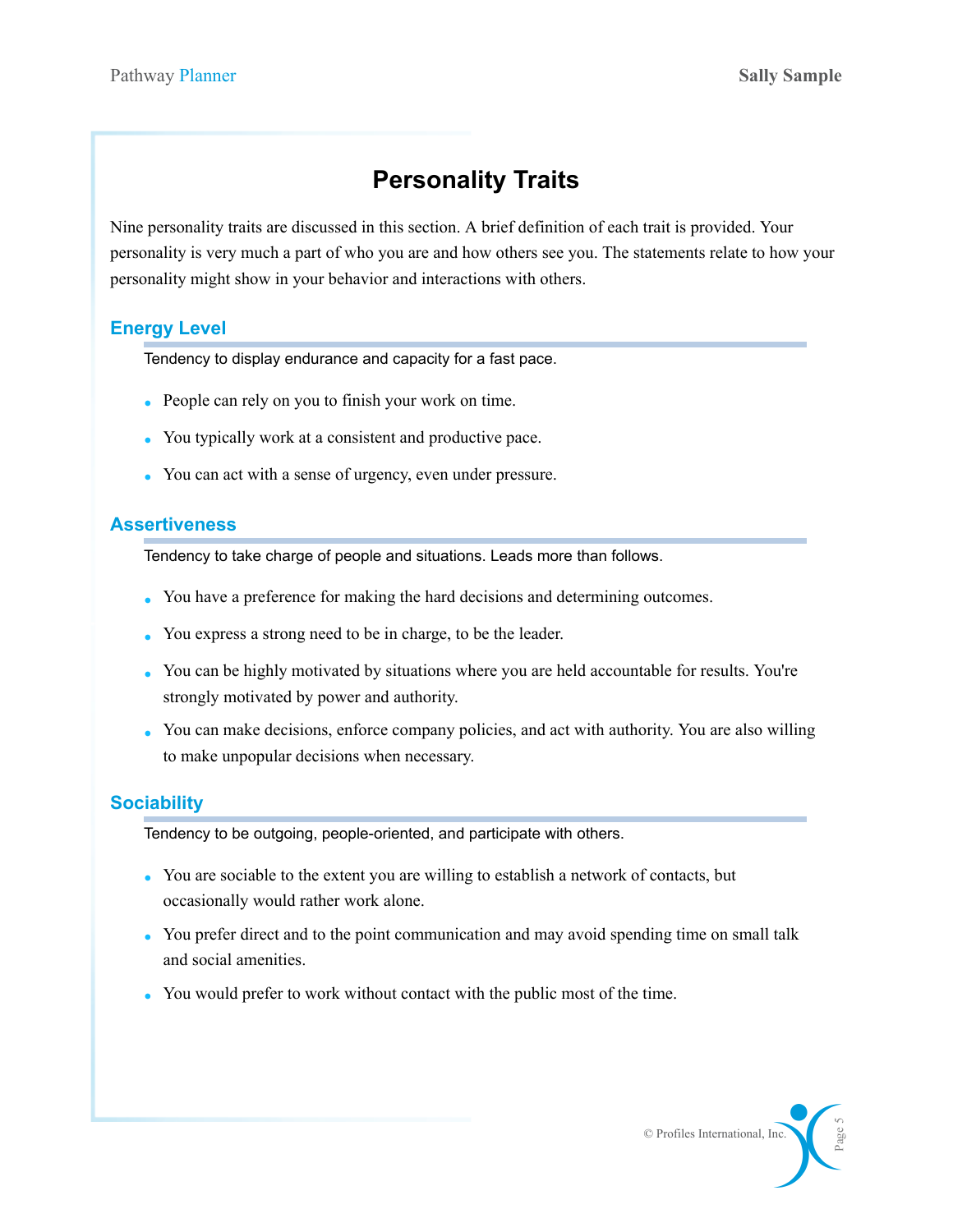### **Manageability**

Tendency to follow policies, accept external controls and supervision, and work within the rules.

- You demonstrate a willingness to conform to company policies without feeling the loss of personal freedom.
- You have a moderately positive attitude concerning organizational constraints and restrictions.
- You are friendly, accommodating, and are probably easy to work with.
- You typically are willing to accept guidance and suggestions from others.

### **Attitude**

Tendency to have a positive attitude regarding people and outcomes.

- You may be inclined to become skeptical or suspicious of risk and change.
- You can become critical of yourself and others at times, due to your cautious and guarded nature.
- You may feel uncomfortable with changes in policies and guidelines.
- You prefer to avoid risk, change and unexpected challenges and are almost always very cautious and guarded.

### **Decisiveness**

Uses available information to make decisions quickly.

- You are inclined to take decisive action most of the time and to promote progress toward resolving problems.
- You can stand firm on decisions and will probably not change your mind once a decision is made.
- You are decisive, quick to act, and likely to enjoy situations requiring immediate action.
- You are capable of responding to a critical situation effectively and decisively and prefer to resolve problems quickly.

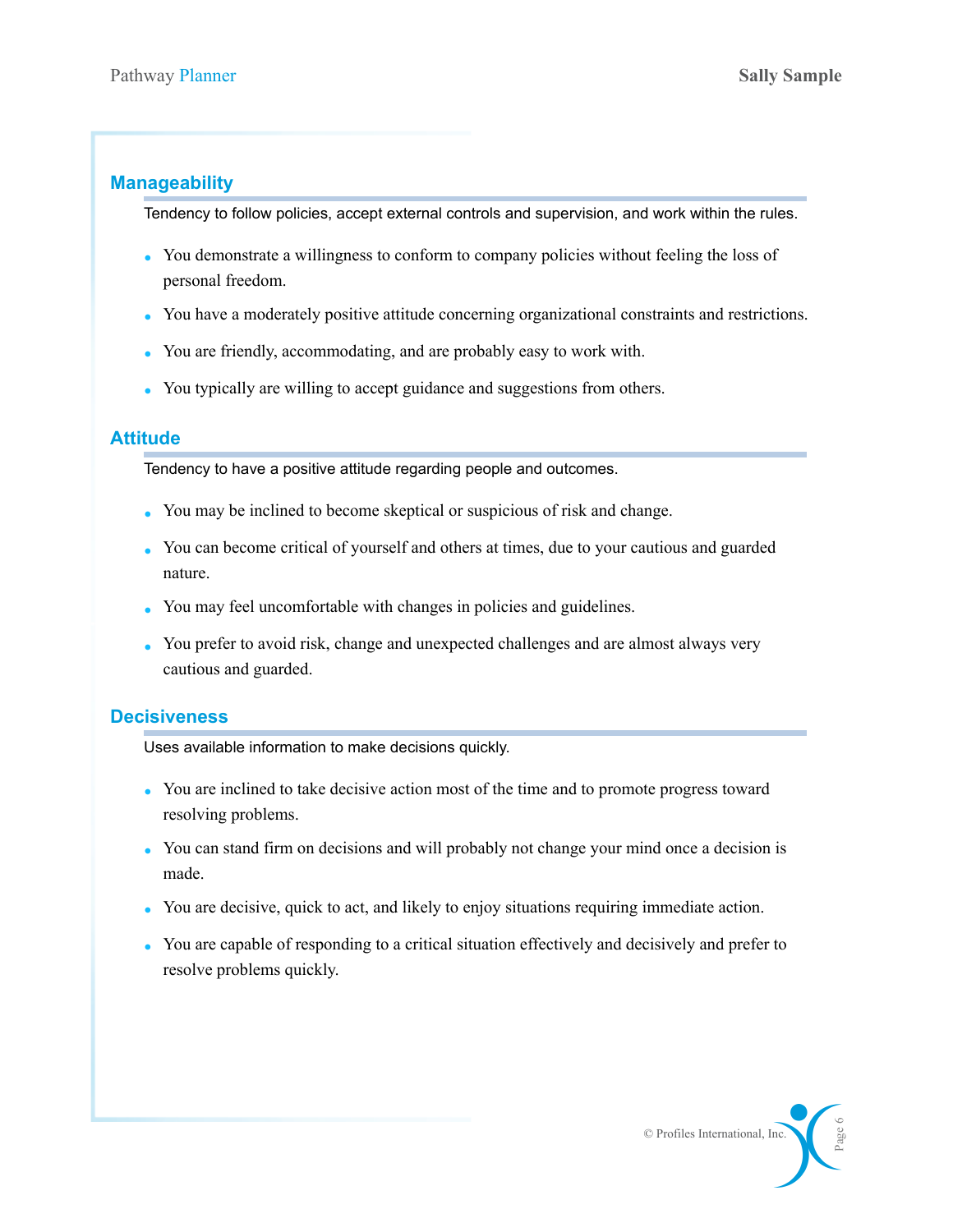### **Accommodating**

Tendency to be friendly, cooperative, agreeable. To be a team person.

- Most of the time, you do not back away from arguments, disagreements, or conflict and will defend yourself when necessary.
- At times, you can become defensive if you feel someone is trying to take advantage of you.
- For the most part, you are inclined to form your opinion and stand by it, even if others disagree.
- You typically prefer to defend your position, but are willing to listen to others' ideas and input occasionally.

### **Independence**

Tendency to be self-reliant, self-directed, to take independent action, and make own decisions.

- You like to follow through with your own ideas by yourself, only asking for others' input when absolutely necessary.
- You are very independent and work well on your own, but may need to consider the value in others' advice and input.
- You like to be in charge of how you do your work and may resist being limited by policies and procedures. You may become impatient with having to do things traditionally and with others who insist there is no reason to change.
- You are an independent worker who prefers minimal guidance and coaching.

## **Objective Judgment**

The ability to think clearly and be objective in decision-making.

- You are likely to make decisions based on your intuition and feelings when you are under pressure.
- You may often prefer to allow others to make important decisions, as you almost always rely on your intuition to make decisions.
- Your intuitive thinking can be appropriate at times, but keep in mind how personal biases and opinions may sometimes replace sound judgment.
- You have a tendency to think subjectively and to trust your personal opinions.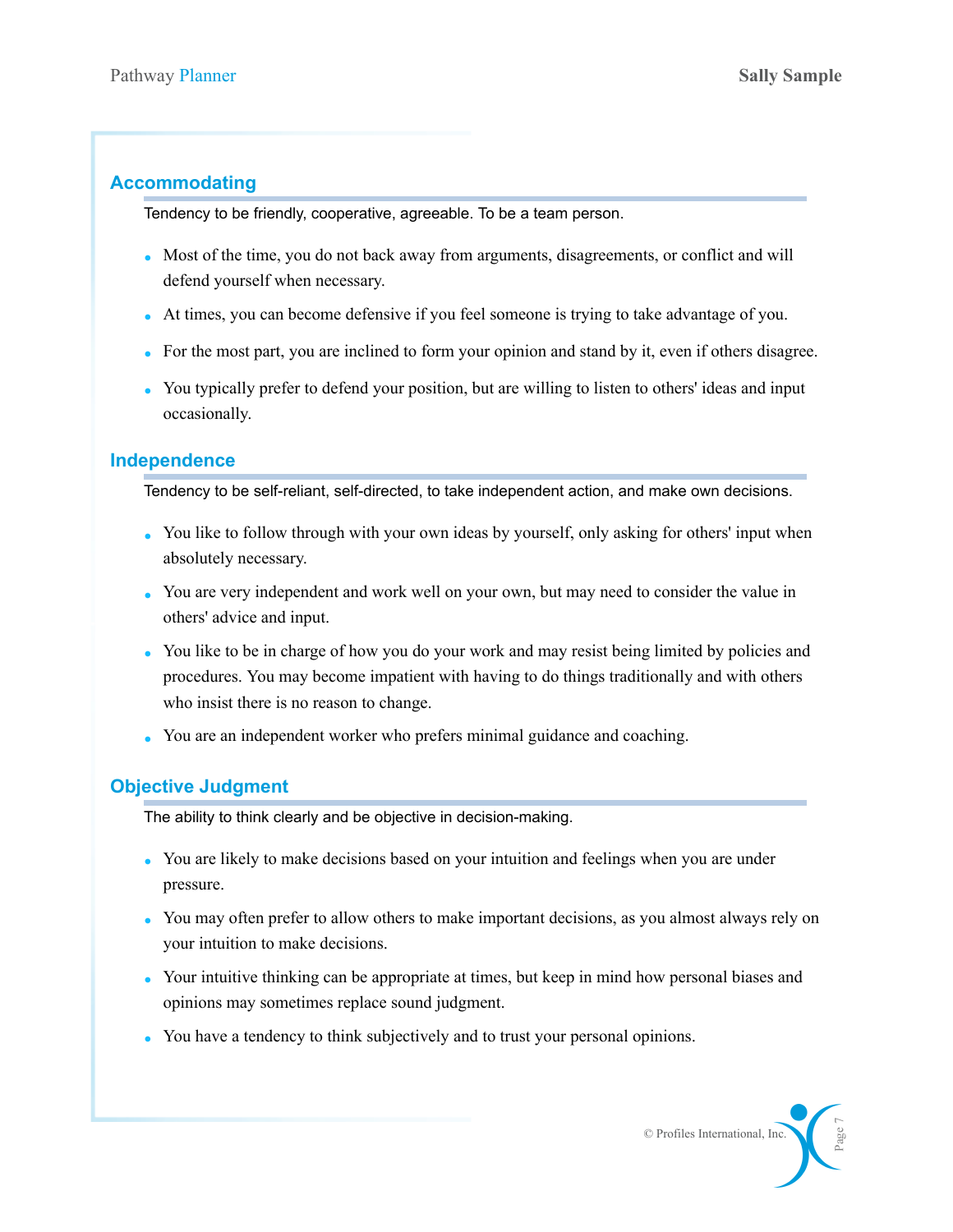# **Interests**

The Pathway Planner measures six areas of interest which relate to activities that help keep you motivated. These six interest areas are:



Your expressed preference for various activities points to your top three areas of interest. These specific interests can affect your choice of a career path. Remember, when you are able to do those things that interest you the most while on the job, both your productivity and job satisfaction are greatly enhanced.

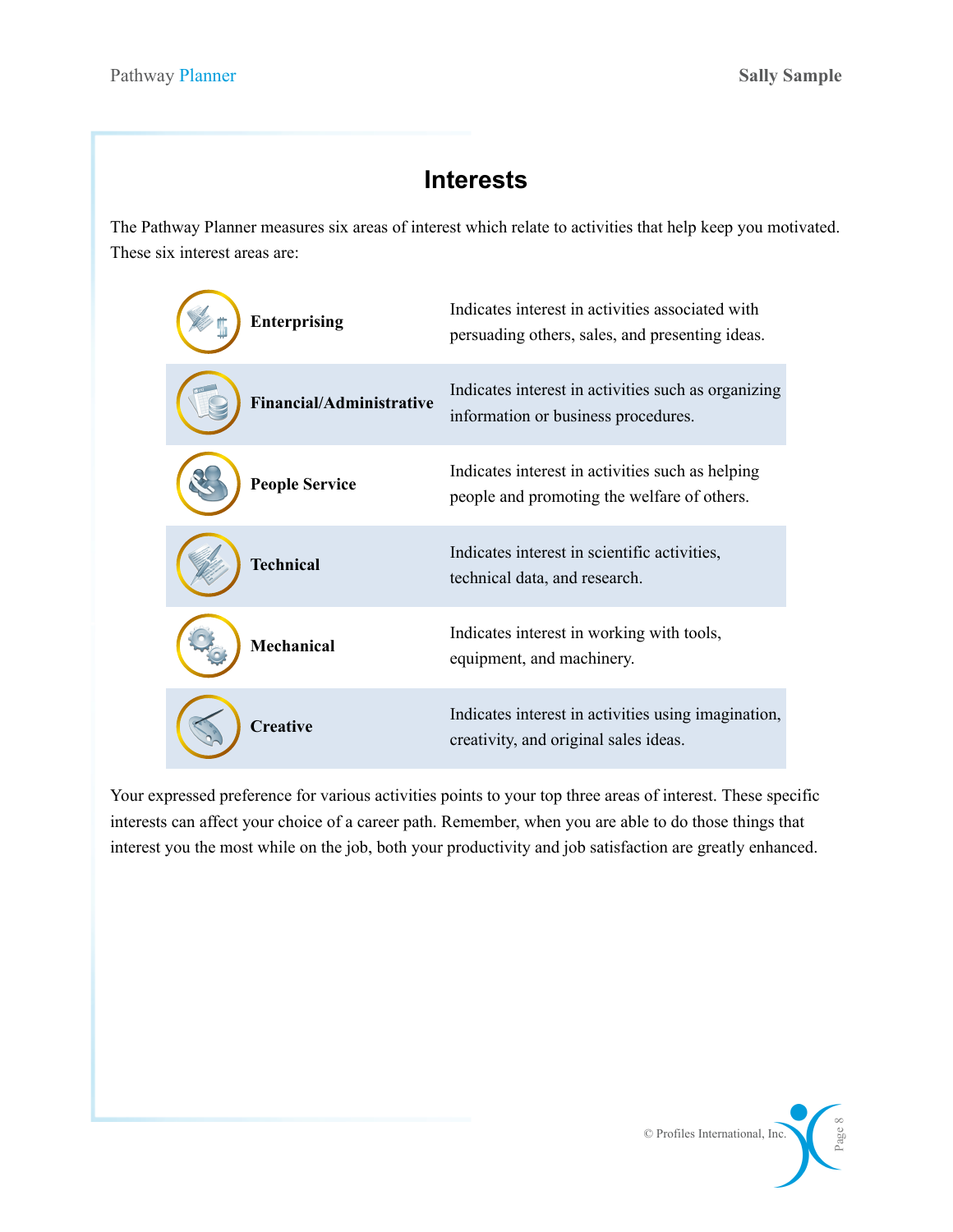### **Your Interest Results**

You scored highest in the Creative, Enterprising, and People Service themes on the inventory. You are attracted to positions in which you can use your creative side in a business environment that allows for interacting with people regularly. You appear to be drawn toward opportunities to solve problems in an innovative way. The chance to serve the needs of customers and public in general also relates to this interest pattern.



With Enterprising as your primary area of interest, you are likely to seek out activities that involve entrepreneurial pursuits and leadership. Your focus, above all other areas of interest, lies in pursuing objectives in the lively world of business. These kinds of activities motivate you most effectively.



Secondly, you are motivated by the interaction with others that comes with service to an interpersonal cause as demonstrated by your interest in People Service activities. Helping others or providing them with services may help to energize you in what you do at work.



Finally, your interest in Creative activities rounds out your profile of interests. It promotes a concentration in creative expression, trying novel approaches and appreciating the process of innovation. Although this interest area is not as crucial to overall job satisfaction as your stronger interests, it does play a role.

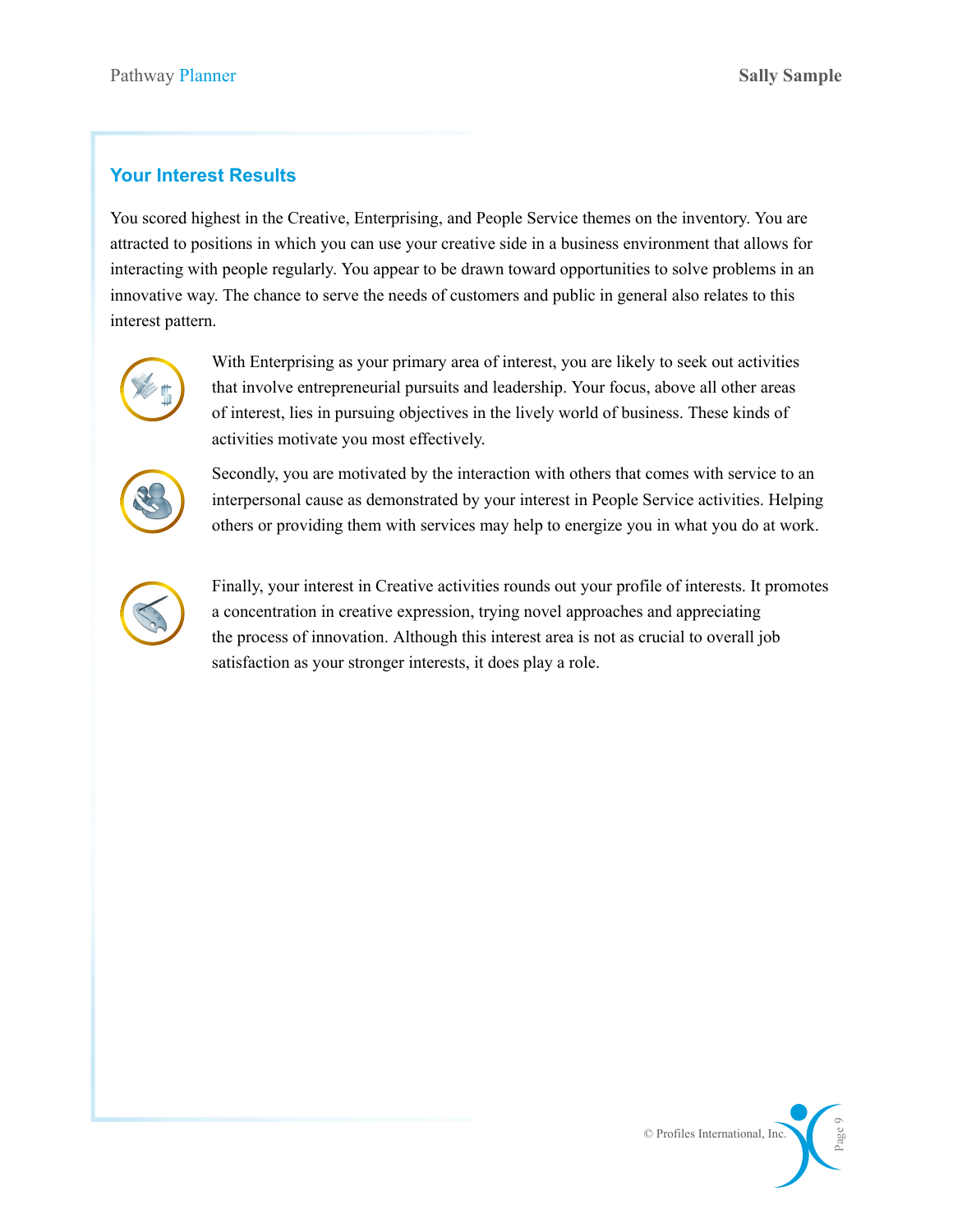# **Career Pathway**

Now that we've covered your unique characteristics, let's look at the careers where people like you have been successful. This report is designed to match you with actual positions that are currently available in today's job market. Employers have standards for certain kinds of people they are looking for when they're hiring. We have matched you against these standards. We know these careers are a natural fit for you, because you have the same characteristics of successful employees currently in these positions. These are real careers where employers are looking for people like you.

You're being compared to successful individuals in these careers based on your personality, interests, and thinking style. You should also consider some other things, like skills and experience, when reviewing these career options.

When you took the Pathway Planner assessment, you were asked to select three career categories. The career categories are sometimes called Career Clusters. The categories you selected were:

- Business Management & Administration
- Law, Public Safety, Corrections & Security
- Transportation, Distribution & Logistics

You'll find the careers within these categories that you are best matched to in the following tables – one separate table for each category you have selected. People who are successful in the careers listed are a lot like you. You have been matched with individuals in these careers based on characteristics you have in common with them. Because your characteristics match others' who are successful in the jobs listed, there is a good chance you would also be successful in that job.

One table of jobs is not more important than any other table, and the lists of jobs and the careers within them are presented for your information. Since we only include the jobs in each category that suit you well, there will probably be a different number of jobs listed in each table.

You should focus your career search on the jobs in the table that are most interesting to you. Consider the kinds of hobbies you like to do and what kinds of activities motivate you. Whatever it is you like to do, chances are good there are occupations that involve doing very similar things. For example, if you enjoy spending time teaching and caring for animals, you could explore occupations that do just that. Whether it be training animals or studying and caring for the health of the animals at a veterinarian's office, you would probably enjoy a job working with animals in some way. Other hobbies and recreations offer similar related occupational interests.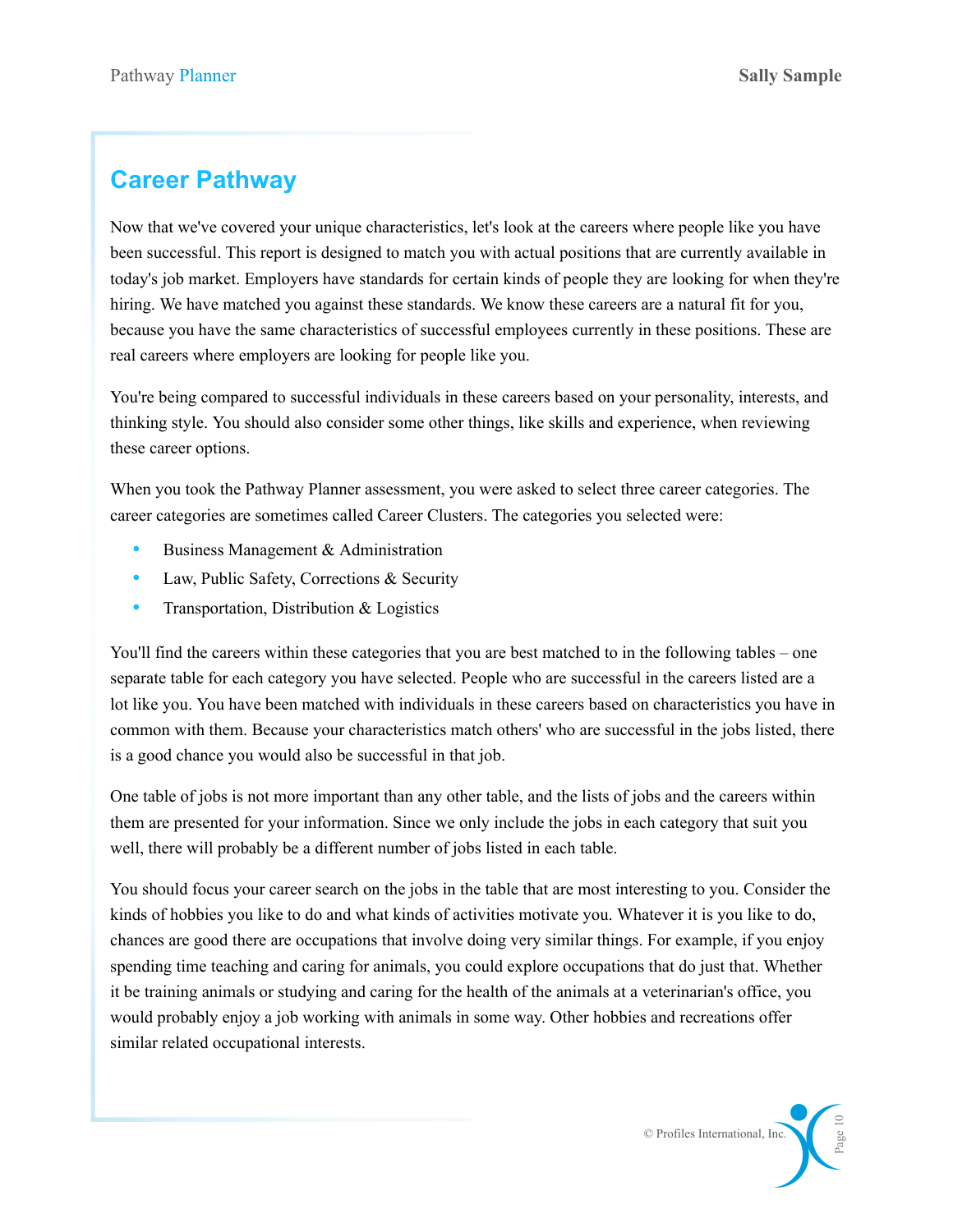The O\*NET SOC Code links, provided below when available, may link to a job given on O\*NET that is very closely related to the job title given in the table. The job title given on O\*NET may not be exactly the same as the job title of the career suggested for you given in the table below. This is because O\*NET describes certain types of careers together as a group. The last section of the report will describe how to use O\*NET in more detail.

### **Business Management & Administration**

Careers in planning, organizing, directing and evaluating business functions essential to efficient and productive business operations.

| <b>O*NET SOC Code</b> | <b>Business Management &amp; Administration</b>        |
|-----------------------|--------------------------------------------------------|
| 11-1021.00            | <b>Facilities Manager</b>                              |
| 41-9031.00            | Product Manager                                        |
| 41-9021.00            | Commercial Real Estate Broker                          |
| 11-3011.00            | <b>Administrative Services Managers</b>                |
| 11-9141.00            | Property, Real Estate, & Community Association Manager |
| 41-9022.00            | Leasing Consultant                                     |
| 43-1011.00            | Office Manager                                         |
| 43-3061.00            | <b>Procurement Clerk</b>                               |
| 43-6014.00            | Administrative Assistant                               |

### **Law, Public Safety, Corrections & Security**

Planning, managing, and providing legal, public safety, protective services and homeland security, including professional and technical support services.

| <b>O*NET SOC Code</b> | <b>Law, Public Safety, Corrections &amp; Security</b> |
|-----------------------|-------------------------------------------------------|
| 33-9021.00            | Private Investigator                                  |
| 33-3051.03            | <b>Sheriff</b>                                        |
| 33-3051.01            | Border Patrol Agent                                   |
|                       | Highway Patrol Pilot                                  |
| 33-3012.00            | Correction Officer                                    |

© Profiles International, Inc.

Page 11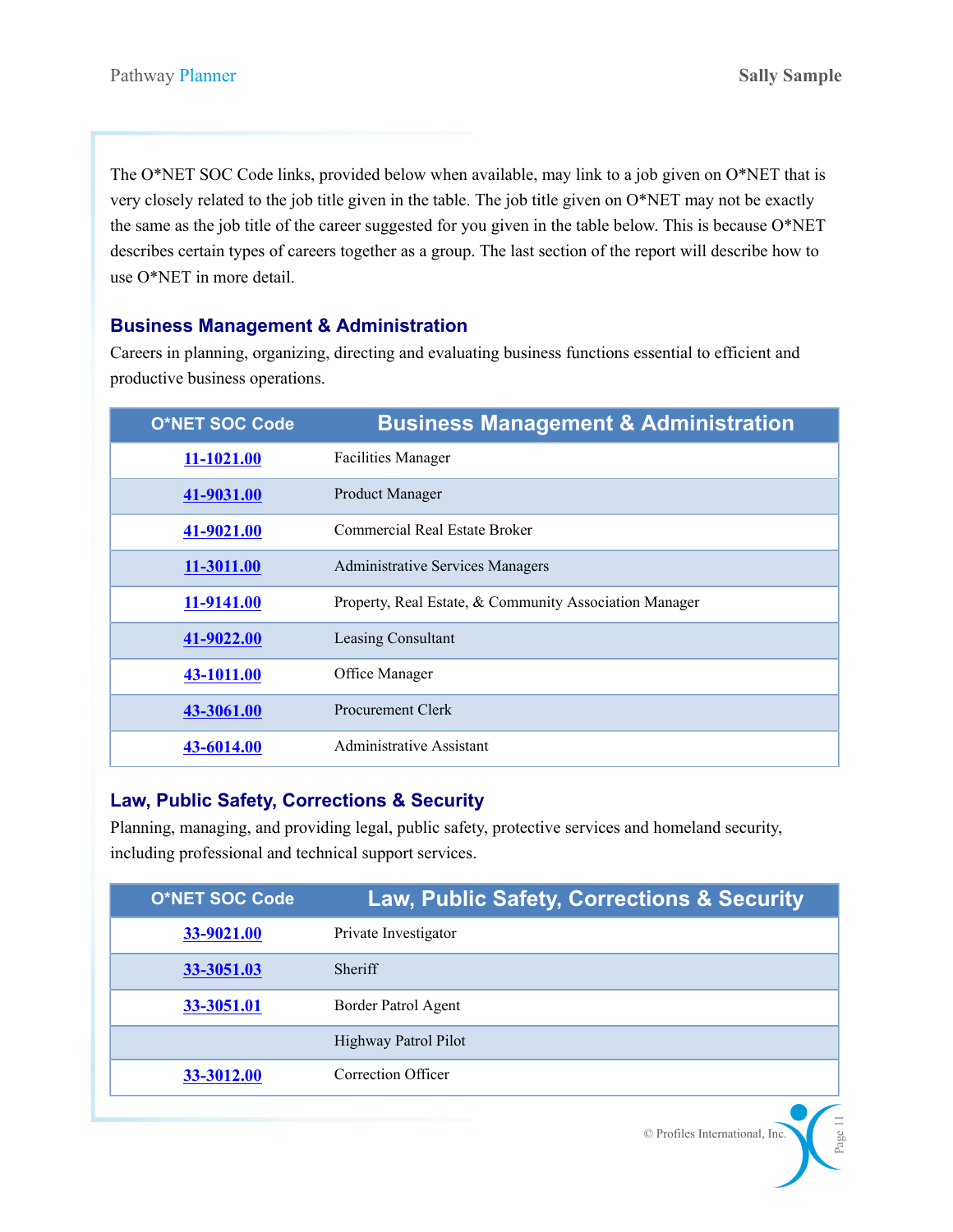| <b>O*NET SOC Code</b> | Law, Public Safety, Corrections & Security |
|-----------------------|--------------------------------------------|
| 33-3021.03            | Deputy Marshal                             |
| 33-3021.01            | Police Detective                           |
| 33-3051.01            | <b>State Trooper</b>                       |
| 33-3051.01            | Police Officer                             |
| 33-3051.03            | Deputy Sheriff                             |
| 33-3021.03            | <b>US Marshal</b>                          |
| 33-3021.03            | Criminal Investigator/Special Agent        |
| 33-3021.05            | Immigration Officer                        |

# **Transportation, Distribution & Logistics**

The planning, management, and movement of people, materials, and goods by road, pipeline, air, rail and water and related professional and technical support services such as transportation infrastructure planning and management, logistics services, mobile equipment and facility maintenance.

| <b>O*NET SOC Code</b> | <b>Transportation, Distribution &amp; Logistics</b> |
|-----------------------|-----------------------------------------------------|
| 53-2021.00            | Air Traffic Controller                              |
| 53-5021.01            | <b>Boat Captain</b>                                 |
| 49-3023.00            | <b>Automotive Technician</b>                        |
| 11-9199.00            | <b>Body Shop Manager</b>                            |
| 53-2012.00            | Commercial Pilot                                    |
| 53-2012.00            | Helicopter Pilot                                    |
|                       | <b>Route Operations Manager</b>                     |
| 53-2022.00            | <b>Airport Operations Manager</b>                   |
| 49-1011.00            | <b>Equipment Maintenance Coordinator</b>            |
| 43-5011.01            | Freight Coordinator                                 |
| 49-2091.00            | Avionics Technician                                 |
| 49-1011.00            | <b>Equipment Manager</b>                            |

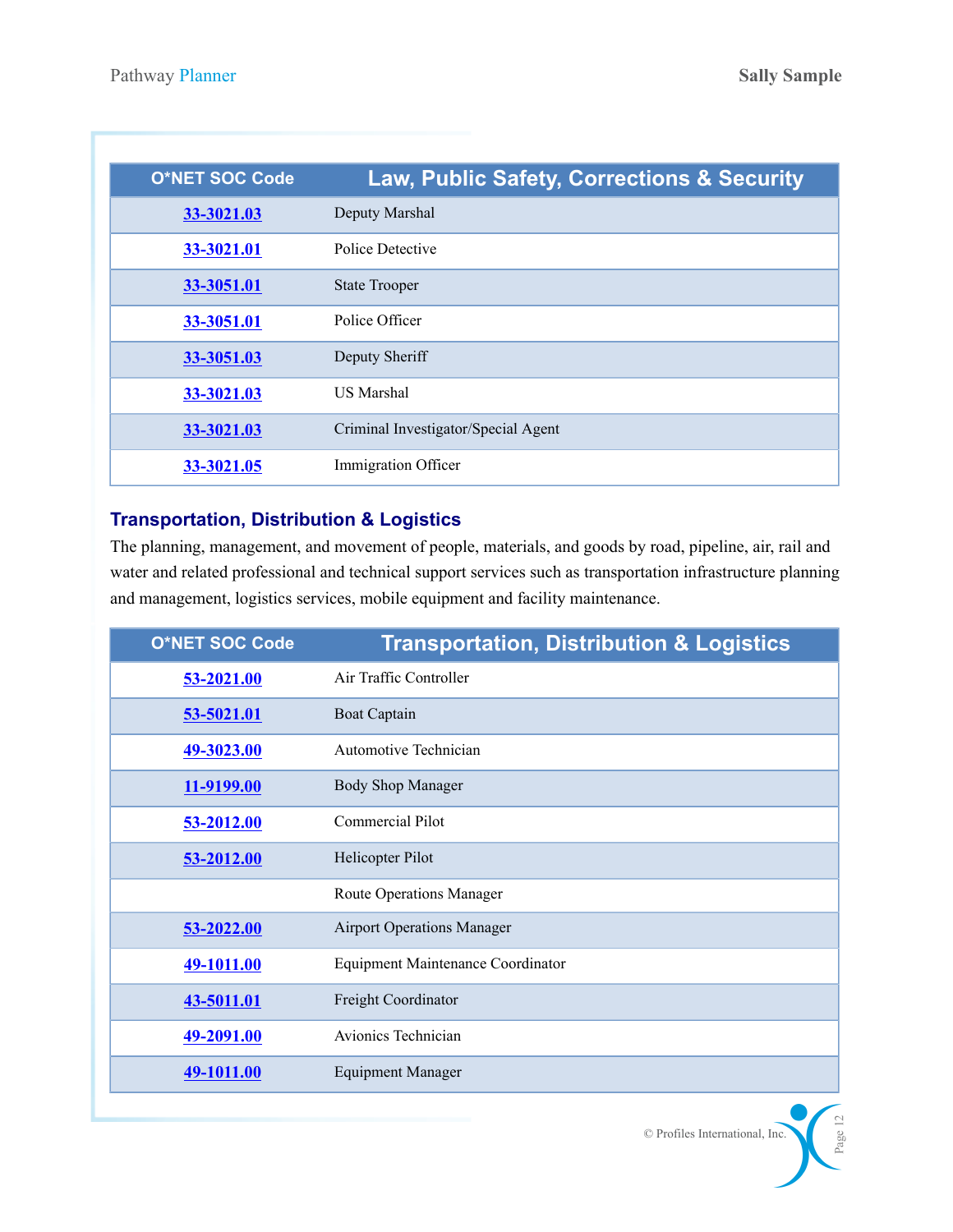© Profiles International, Inc.

Page 13

You indicated a specific level of education as your objective. However, expanding your educational experience will greatly increase your lifetime earnings and the financial payoff increases with each additional degree or certification you earn. Consider the personal satisfaction you will feel when you accomplish such a monumental goal as another degree or certification! Staying with a field of study long enough to earn a degree or other certification can be a source of pride for your entire life.

Advancing your educational experience also opens doors of opportunity to you professionally. You will be personally satisfied and fulfilled when you are able to choose a career based on the hard work you put in to your additional studies or training. To give you an idea of how obtaining the next level of education would expand your opportunities, here are a few positions where you would be a good fit with additional education:

| <b>O*NET SOC Code</b> | <b>Additional Career Possibilities</b>         |
|-----------------------|------------------------------------------------|
|                       | <b>Account Executive</b>                       |
| 27-2012.03            | Program Director                               |
|                       | Department Director                            |
| 33-3031.00            | Game Warden                                    |
|                       | <b>Talent Acquisition Specialist</b>           |
|                       | <b>Transportation Broker</b>                   |
| 11-3071.02            | Distribution Manager                           |
| 23-1023.00            | Judge                                          |
|                       | Project Manager                                |
|                       | <b>Strategic Accounts Manager</b>              |
| 11-3071.01            | Traffic Manager                                |
| 11-9199.00            | <b>Business Development Manager</b>            |
| 13-1071.00            | Employment, Recruitment & Placement Specialist |
| 11-9199.08            | <b>Loss Prevention Investigator</b>            |
| 11-3111.00            | Payroll Manager                                |
| 13-1011.00            | <b>Talent Agent</b>                            |
| 11-3071.01            | <b>Transportation Manager</b>                  |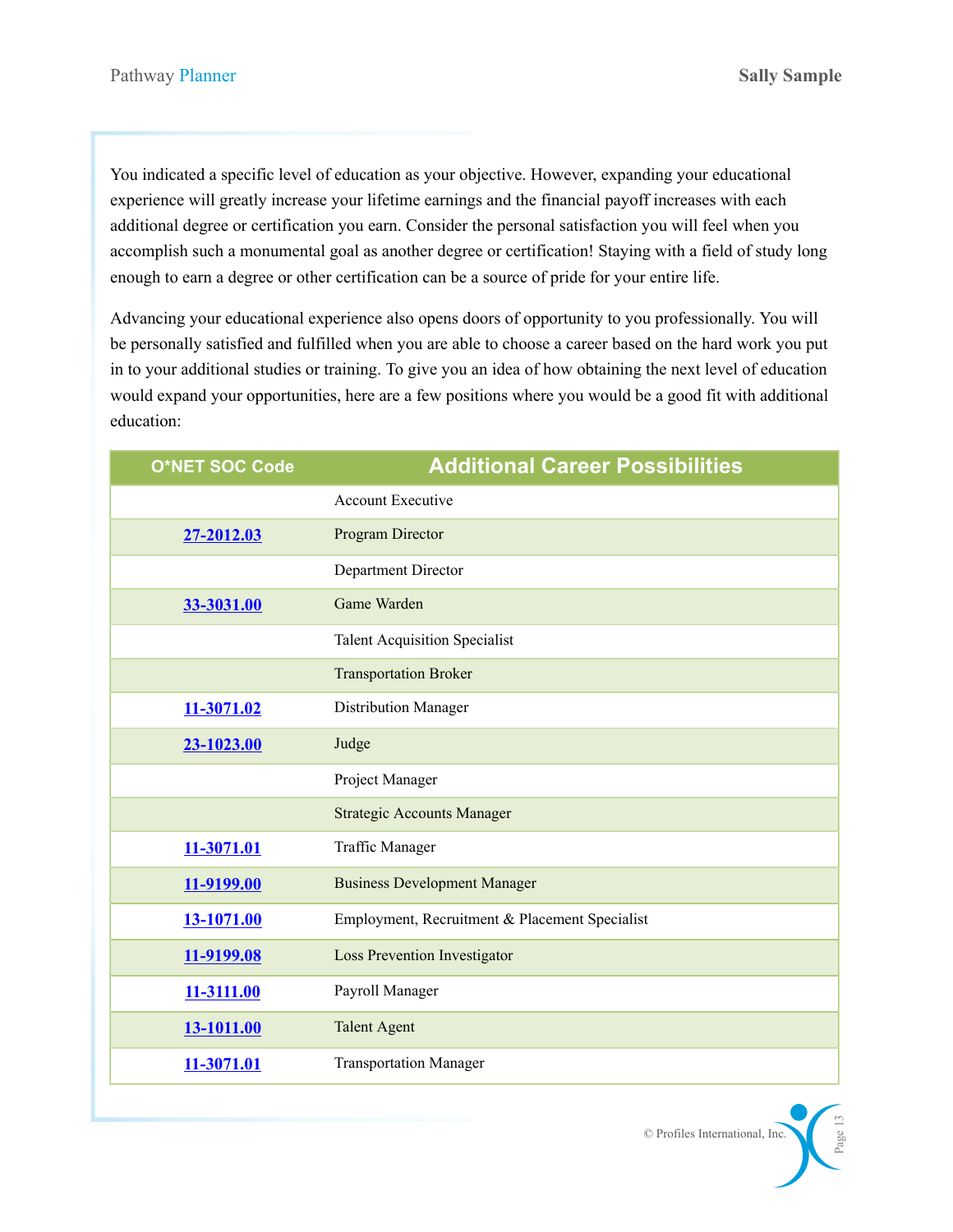| <b>O*NET SOC Code</b> | <b>Additional Career Possibilities</b>      |
|-----------------------|---------------------------------------------|
| 53-2011.00            | <b>Airline Pilot</b>                        |
| 11-9199.03            | Portfolio Administrator                     |
| 13-1023.00            | <b>Purchasing Agent</b>                     |
| 15-1199.08            | <b>Business Architect</b>                   |
|                       | <b>Business Consultant</b>                  |
| 11-1011.00            | Chief Financial Officer                     |
|                       | <b>Continuous Improvement Manager</b>       |
| 43-9199.00            | Contract Administrator                      |
|                       | <b>Corporate Planner</b>                    |
| 11-3061.00            | <b>Purchasing Manager</b>                   |
| 13-2099.02            | <b>Risk Management Analyst</b>              |
| 11-2022.00            | Sales Manager                               |
| 13-1111.00            | Knowledge Management Specialist             |
|                       | Diversity & Leadership Manager              |
| 13-1199.02            | <b>Security Specialist</b>                  |
| 13-1071.00            | Workforce Analyst                           |
| 13-1141.00            | Employee Compensation & Benefits Specialist |
| 23-1011.00            | Juvenile Court Counselor                    |
| 13-1081.00            | Logistician                                 |
| 33-1011.00            | Prison Warden                               |
| 11-3071.03            | <b>Outsourcing Manager</b>                  |
| 19-3051.00            | Urban Planner                               |
| 13-1131.00            | <b>Charitable Foundation Director</b>       |
| 11-1011.00            | Chief Operations Officer                    |
| 41-3031.03            | <b>Commodities Trader</b>                   |

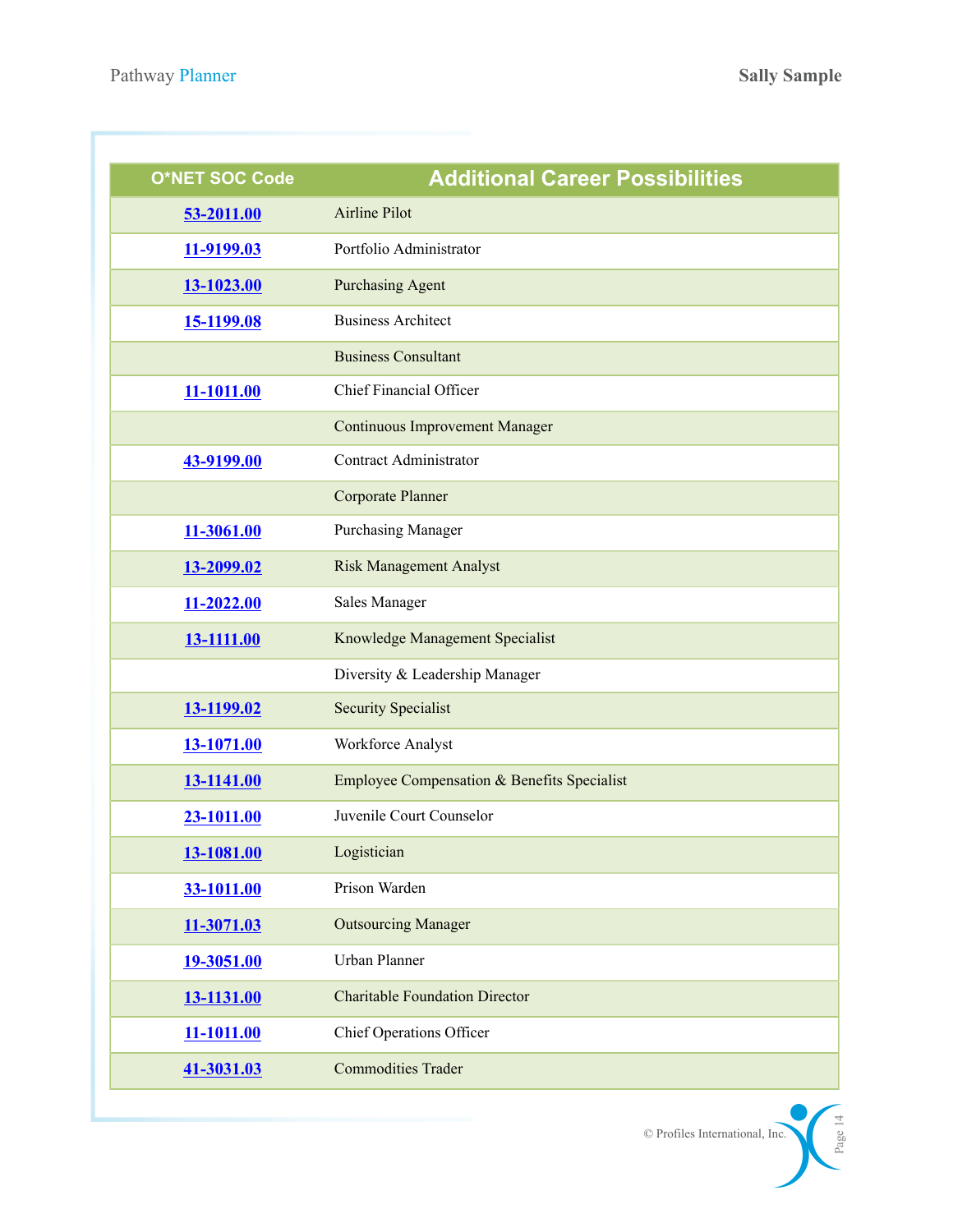# **Linking Pathway Planner to Your Future**

Now that you've seen the list of careers that fit you well, it is time to begin weighing all your options. You'll want to spend some time researching the different career choices in this report. You may want to look at different options while researching, watch the videos on O\*NET, and visit different sites relating to certain careers to help you make informed decisions on where to move forward. Doing this research will help maximize your time and will make your search for a career much more productive.

Additionally, there are many other job search resources for you to explore on your own. Let's discuss a few in detail.

## **Understanding & Using the O\*NET**

As mentioned earlier, O\*NET is a valuable research tool when searching for careers. In addition to using the O\*NET codes listed in this report, you can also use the O\*Net to:

- **Find Occupations** based on Career Clusters and Industry among other things.
- **Conduct Advanced Searches** using specific tools or software.
- **Discover Crosswalks** where you can research other related Career Clusters.

Each O\*NET Occupational Summary provides extensive data. This data is organized into several groupings such as:

- **Tasks**
- **Knowledge**
- **Skills**
- **Abilities**
- **Work Activity**
- **Work Context**
- **Job Zone**
- **Education**
- **Interests**
- **Work Styles**
- **Work Values**
- **Related Occupations**
- **Wages & Employment Trends**

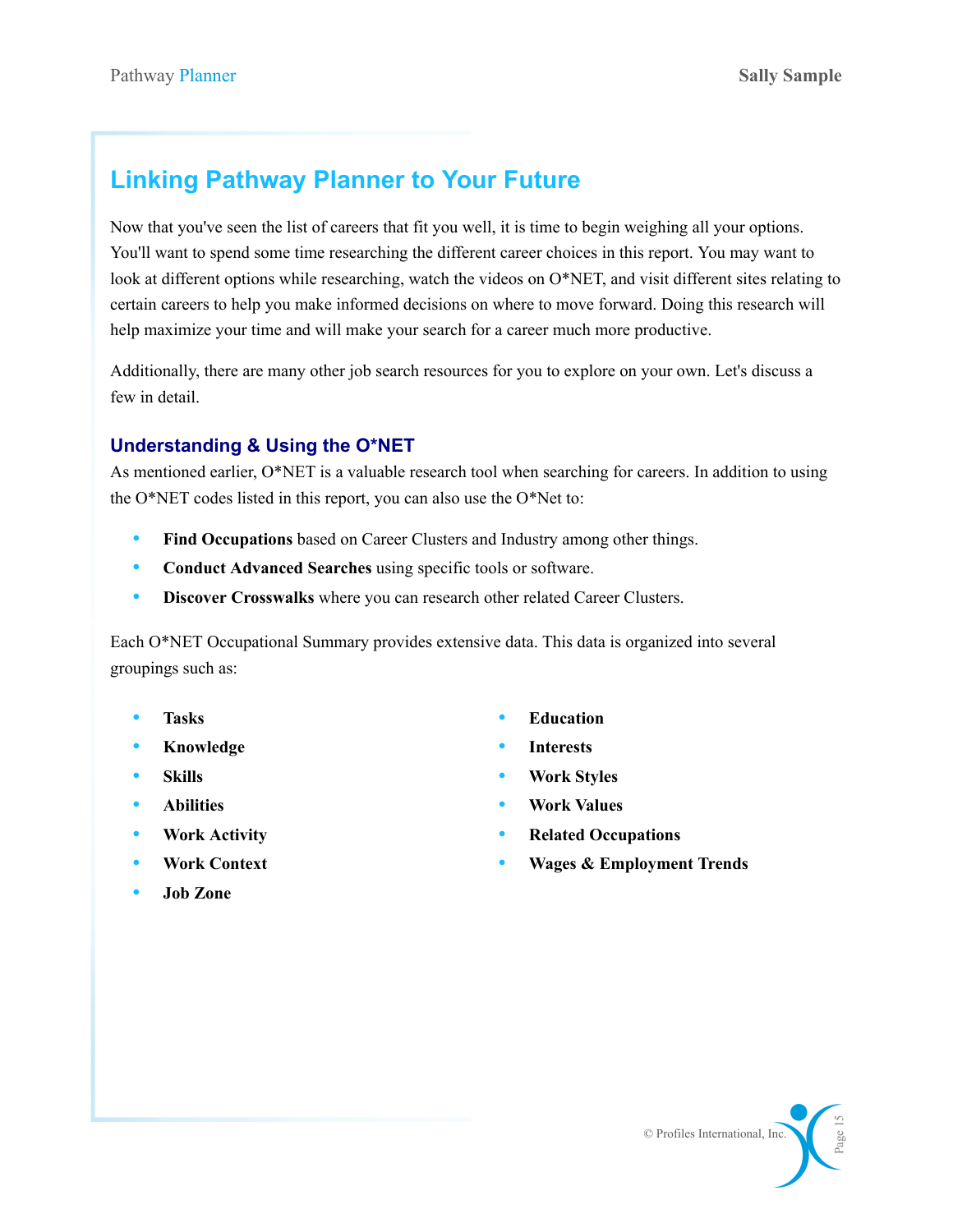Career-specific videos are also provided at the state level, along with state-specific information for the occupation, like state and national wages and trends. At the bottom of each page you can select the state in which you are searching to find this additional information.

The videos you'll find on these pages are very helpful. You'll actually see what each career has to offer and hear someone describe the different aspects of the job. This is a great place to start deciding which of the career paths you would prefer. Each video quickly summarizes a career, helping you expedite your research. To view a sample of the information you will gain from watching these videos go to:

# **[video.profilesinternational.com/PWP.html](http://video.profilesinternational.com/PWP.html)**

### **Gather Information Using the Internet**

In addition to general searches on the internet, here are a few resources for you to consider:

- Your state's workforce board
- Monster.com <http://www.monster.com/>
- Indeed.com –<http://www.indeed.com/>
- Glassdoor.com <http://www.glassdoor.com/>
- Salary.com <http://www.salary.com/>
- Bureau of Labor and Statistics Occupational Outlook Handbook –<http://www.bls.gov/ooh/>

### **Use Your Network of People**

Expand your thinking and widen your opportunities. Talk with friends and family. Find out if they know someone who works in one of your career choices that might spend some time talking to you about how they got where they are. Utilize sites like LinkedIn and Facebook to gather information from people in your career choices. Find out what excites them about their career, what is most rewarding or most challenging about their job, and why they chose their career in the first place.

When you're researching, be prepared to gain answers from a basic set of questions. This will help you compare career paths equally. Some of the questions you might ask are:

- What additional education/training is required for this career?
- How long will it take me to acquire the education/training required?
- What are the costs to prepare for this career?
- Am I willing and able to devote the time and expense required to prepare for this career?
- How will I pay for my career preparations?
- What types of benefits should I expect to receive from this career?